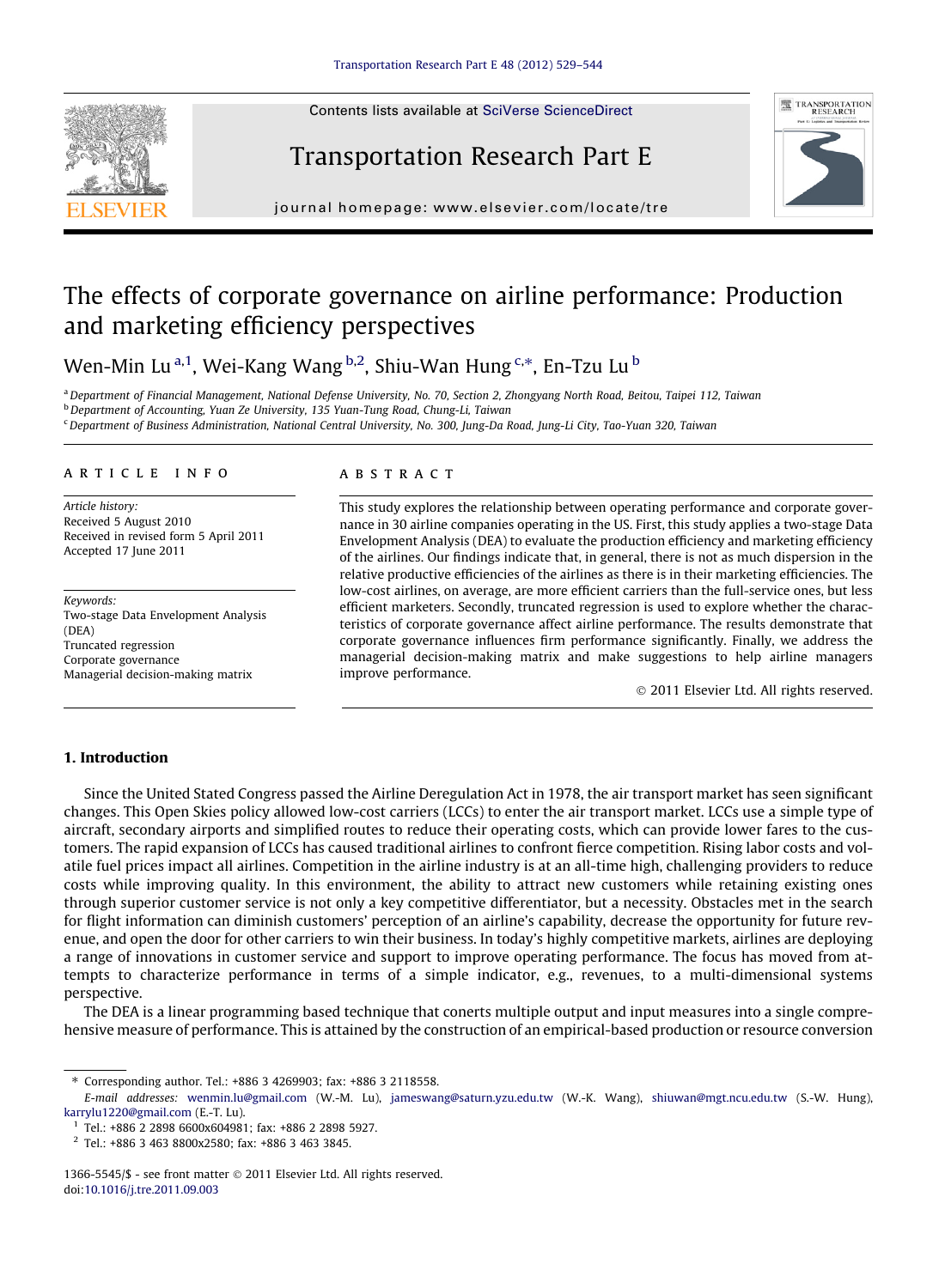frontier, and by the identification of peer groups. The philosophy behind DEA is predicated on the fact that a frontier transformation function empirically captures the underlying process defining firms' production activities. The application of DEA is strongly supported in the multitude of empirical analysis methods in different fields of profit [\(Seiford, 1997;](#page--1-0) Zhu, 2003; [Gat](#page--1-0)[toufi et al., 2004;](#page--1-0) Cooper et al., 2006). Data Envelopment Analysis (DEA) has also been widely applied in evaluating airline performance [\(Sengupta, 1999; Barbot et al., 2008; Barros and Peypoch, 2009\)](#page--1-0). The traditional DEA model is based on one-stage activities, which neglect intermediate measures or linking activities [\(Fare and Whittaker, 1995; Chen and Zhu, 2004; Tone](#page--1-0) [and Tsutsui, 2009](#page--1-0)). This study establishes a two-stage DEA model to overcome shortcomings of the traditional one-stage DEA. While the production efficiency indicates the relative efficiency of a firm in the production process, the marketing efficiency reflects the relative performance of a firm in the marketing process. This study evaluates the relative efficiency of airlines in the US, in response to the changing nature of the airline market.

Corporate governance is a multi-faceted subject. An important theme of corporate governance is the nature and extent of accountability of particular individuals in the organization and mechanisms that try to reduce or eliminate the principalagent problem. A related, but separate, thread of discussions focuses on the impact of a corporate governance system on economic efficiency, with a strong emphasis on shareholders' welfare; this aspect is particularly present in contemporary public debates and developments in regulatory policy (see regulation and policy regulation). Since the failures of well-known companies such as Enron, WorldCom, Tyco and Merck, academics and practitioners have shown increasing interest in corporate governance. Corporate governance is the set of processes, customs, policies, laws, and institutions affecting the way a corporation (or company) is directed, administered or controlled. Corporate governance also includes the relationships among the many stakeholders involved and the goals for which the corporation is governed. In contemporary business corporations, the main external stakeholder groups are shareholders, debt holders, trade creditors, suppliers, customers and communities affected by the corporations' activities. Internal stakeholders are the boards of directors, executives and other employees. [Chiang and Lin \(2007\), Bennedsen et al. \(2008\), Carline et al. \(2009\)](#page--1-0) and [Sueyoshi et al. \(2010\)](#page--1-0) demonstrated that corporate governance is correlated with organizational performance. [Gompers et al. \(2003\)](#page--1-0) illustrated that good governance positively affects a firm's performance. Several governance factors may affect the performance of airlines. To explore the impact of exogenous factors on corporate performance, [Simar and Wilson \(2007\)](#page--1-0) verified that truncated regression was more appropriate than Tobit regression.

This study adopts bootstrapped DEA scores with truncated regression to analyze the relationship between corporate governance and airline performance. The significant difference between the present study and the studies mentioned above is that the former adopts a two-stage DEA to explore airline performance and addresses production efficiency and marketing efficiency to better understand the intermediate measures or linking activities. Additionally, this study utilizes a managerial decision-making matrix to help airline managers improve corporate efficiency or strategies rapidly. Finally, this study uses truncated regression to analyze the relationship between corporate governance and performance and guide managers toward competitiveness in the airline industry. The important contributions of this study include: (1) developing an innovative two-stage production process that includes production efficiency and marketing efficiency to assess the operating performance of airlines; (2) implementing truncated regression ([Simar and Wilson, 2007](#page--1-0)) to investigate whether or not corporate governance affects airline performance; (3) integrating production efficiency and marketing efficiency to address managerial decision-making. As a result, management could use the managerial decision-making matrix to set up improvable strategies.

The remainder of this study is organized as follows: Section 2 discusses a literature review; Section 3 describes research design, including two-stage DEA methodology, truncated regression, collection of the sample data and the criteria for variables to evaluate performance; Section 4 presents empirical data and analyzes the results; and Section 5 presents the conclusion.

### 2. Literature review

Contemporary research in the aviation industry has applied DEA to evaluate organization performance. [Sengupta \(1999\)](#page--1-0) evaluated the performance of seven major airlines from 1988 to 1994 by using the DEA method. Results showed that techniques and allocation efficiency of the airlines changed significantly during this period. [Scheraga \(2004\)](#page--1-0) investigated whether relative operational efficiency implied superior financial mobility. He used DEA to derive efficiency scores for 38 airlines in North America, Europe, Asia and the Middle East, and found that the relative operational efficiency did not inherently imply superior financial mobility.

[Chiou and Chen \(2006\)](#page--1-0) employed DEA to evaluate fifteen Taiwanese domestic air routes from three perspectives proposed by [Fielding et al. \(1978\).](#page--1-0) The results of the DEA model suggested that ten routes were relatively cost efficient, five routes were relatively cost effective and four routes were relatively service effective. The study also performed clustering analysis to categorize the routes into four clusters. Based on the characteristics of each route, the authors addressed directions for improvement.

[Barbot et al. \(2008\)](#page--1-0) used DEA and total factor productivity (TFP) to analyze the efficiency and productivity of the 49 member airlines of IATA. The study found that low-cost carriers perform more efficiently than full-service carriers, and larger airlines are more efficient than smaller ones. With respect to geographic areas, the author noted that the European and American carriers were more effective than airlines in Asia Pacific and China/North Asia. The result of the DEA analysis illustrated that efficiency and effectiveness are not always correlated. The result of the TFP analysis showed that the airlines